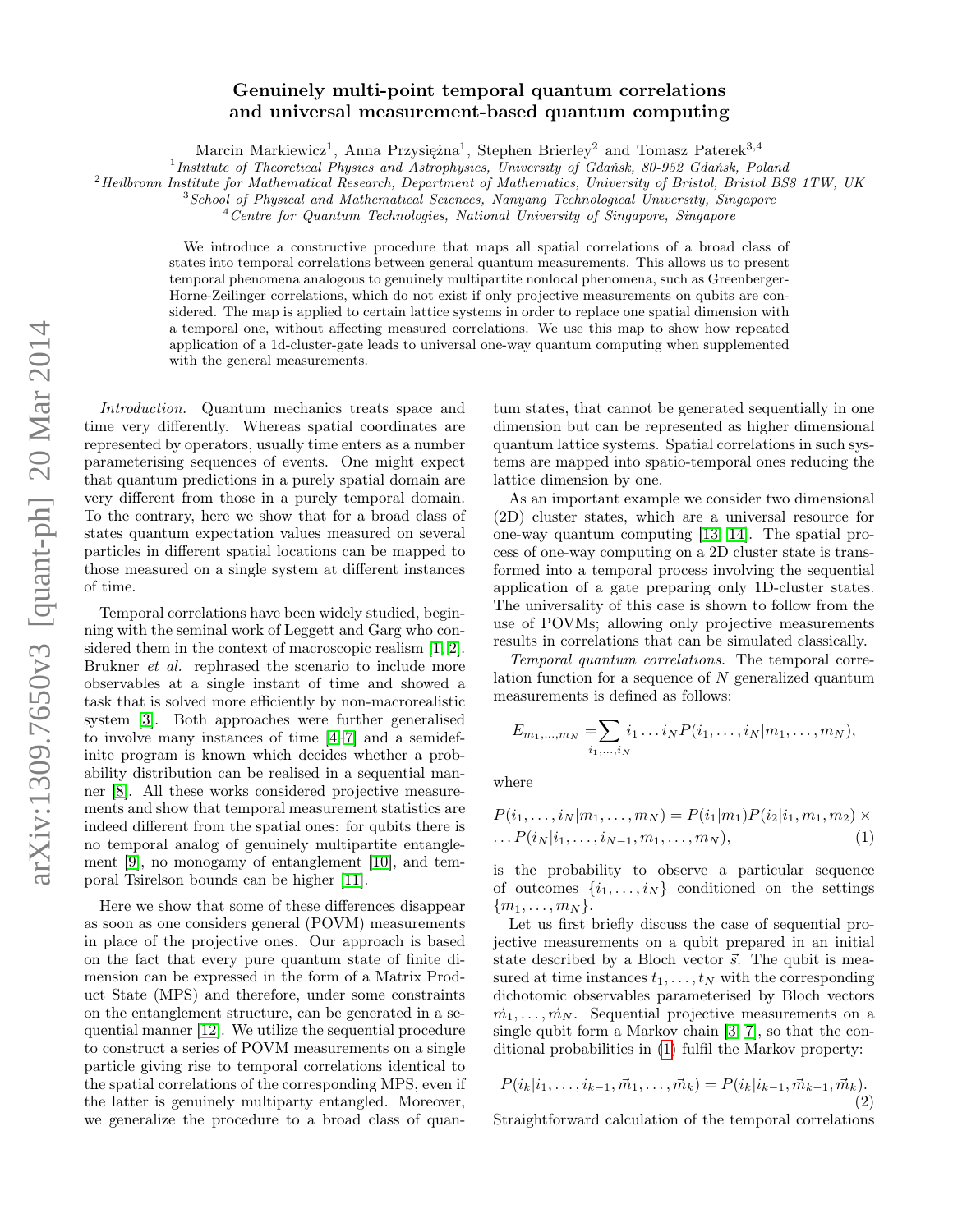reveals that for odd and even  $N$  we have respectively:

<span id="page-1-3"></span>
$$
E_{\vec{m}_1,...,\vec{m}_N} = (\vec{m}_1 \cdot \vec{s})(\vec{m}_2 \cdot \vec{m}_3) \dots (\vec{m}_{N-1} \cdot \vec{m}_N),
$$
  
\n
$$
E_{\vec{m}_1,...,\vec{m}_N} = (\vec{m}_1 \cdot \vec{m}_2)(\vec{m}_3 \cdot \vec{m}_4) \dots (\vec{m}_{N-1} \cdot \vec{m}_N),
$$
 (3)

demonstrating that temporal correlations between outcomes of multiple projective measurements on a qubit always factorize into correlations between at most two measurements. In this sense a qubit never gives rise to genuine multi-point correlations in time.

For generalized measurements, defined by measurement operators  $\{M_k\}$ , the probabilities in [\(1\)](#page-0-0) read:

$$
P(i_k|i_1,\ldots,i_{k-1},m_1,\ldots,m_k) = \text{Tr}\left(\rho_k M_k^{\dagger} M_k\right), \quad (4)
$$

where the post-measurement state is defined by a recursive formula

<span id="page-1-0"></span>
$$
\rho_{k+1} = \left(M_k \rho_k M_k^{\dagger}\right) / \text{Tr}\left(M_k \rho_k M_k^{\dagger}\right). \tag{5}
$$

The correlations of a sequence of POVM measurements depend directly on the measurement operators  $M_k$  via the post-measurement states [\(5\)](#page-1-0). Different sets of  $\{M_k\}$ correspond to different possible physical implementations of given POVM elements  $E_k = M_k^{\dagger} M_k$ . This is in contrast to the spatially-separated scenario where all necessary information is given by  $E_k$ .

Sequential generation of quantum states. A vital part of our map between spatial and temporal correlations relies on the knowledge of sequential generation of a quantum state. We say that a state can be generated sequentially, if it can be prepared from a product state by a sequential application of unitary operations on blocks of parties of a given size. Let us first consider a one dimensional lattice system, in which at each node there is a d-level quantum particle. It was demonstrated by Schön et al. [\[12\]](#page-4-9) that sequentially generated states can be written as Matrix Product States (MPS) and, conversely, any MPS can be generated sequentially.

The MPS representation [\[15–](#page-4-12)[18\]](#page-4-13) is an efficient method of describing multipartite quantum states, most often used in the context of one-dimensional spin systems with local interactions. Here we use open boundary conditions for which the MPS form of a state is given by:

<span id="page-1-1"></span>
$$
|\Psi\rangle = \sum_{i_1...i_n=1}^d A_{i_1}^{[1]} ... A_{i_N}^{[N]} |i_1...i_N\rangle.
$$
 (6)

The first and the last matrices are vectors and each matrix  $A_{i_n}^{[n]}$  has a maximum dimension  $D \times D$ . The parameter  $D$ , called the bond dimension, is the largest rank of the reduced density matrix with respect to every cut. It was shown in Ref. [\[19\]](#page-4-14) that the rank of the reduced density matrix is a measure of entanglement and therefore D contains information about the entanglement structure of the state.

To sequentially generate an MPS of a bond dimension D we use the method proposed in Ref. [\[20\]](#page-4-15). Starting from a chain of  $N$  initially uncorrelated  $d$ -level particles we apply unitary operations on  $m$  neighbouring particles in a sequential manner. As a result we obtain a state with bond dimension at most  $D = d^{m-1}$ . Given the MPS form of a state [\(6\)](#page-1-1), the required unitaries can be computed using the singular value decomposition [\[12\]](#page-4-9). Within this paper we restrict our attention to the case of bipartite unitaries, *i.e.*  $m = 2$ , which is depicted in Fig. [1a](#page-2-0).

Mapping from spatial to temporal correlations. As described, any MPS of quality with bond dimension  $D \leq d$ can be generated by a sequential application of bipartite unitary gates. Now we utilize this scheme to find a sequence of measurements performed on a single particle such that the correlations between outcomes of these measurements are exactly the same as spatial correlations measured on the MPS. Note the crucial requirement that a single particle evolving in time is measured. If higherdimensional systems are allowed the task becomes simpler and trivialises for systems with dimension equal to the total dimension of the MPS, as then one can simply measure in time incomplete projective measurements given by the local measurements on the MPS.

The transition from the spatial to the temporal domain is depicted in Fig. 1. At the  $k$ -th step of the preparation procedure one of the particles prepared in the previous step interacts via the gate  $U_k$  with the particle that has not been used up to now. The latter particle is next subject to the gate  $U_{k+1}$ , whereas the former particle is left untouched during the rest of the procedure. This important characteristic of the sequential preparation allows one to perform a projective measurement on the first particle right after the gate  $U_k$  is applied without disturbing the later process of preparing the state (see Fig. [1b](#page-2-0)). The entire protocol can equivalently be seen as a sequence of quantum channels (Fig. [1c](#page-2-0)) with a single particle input and output that realise d-outcome POVM measurements (Fig. [1d](#page-2-0)). Let us parametrize by  $\alpha_k$  the rank one projective measurement on the k-th particle. The corresponding measurement operators  $\{M^{(k)}\}\$ can be determined from the equation [\[21\]](#page-4-16):

<span id="page-1-2"></span>
$$
S(U_k(\ket{\psi}\otimes\ket{\lambda_{k+1}}))=\sum_{i=1}^d \left(M_i^{(k)}\ket{\psi}\right)\otimes V(\alpha_k)\ket{i},(7)
$$

where S is a swap operator,  $V(\alpha_k)$  is a unitary rotation from the standard basis to the measurement basis of the k-th observer,  $M_i^{(k)}$  is the measurement operator corresponding to the outcome i,  $|\lambda_{k+1}\rangle$  is the initial state of the  $(k + 1)$ -st particle before the preparation takes place, and  $|\psi\rangle$  is an arbitrary state. Note that in the presented mapping, the  $(k + 1)$ -st particle of the MPS is mapped into an ancilla of the  $k$ -th POVM, the  $k$ -th projective measurement is mapped into the k-th POVM for  $k = 1, \ldots, N-1$  and the last projective measurement is mapped into itself (Fig. [1d](#page-2-0)).

Finally, if we recycle the qudits, we can implement the construction with only two of them (Fig. [1e](#page-2-0)). A similar process of recycling of qubits has already been used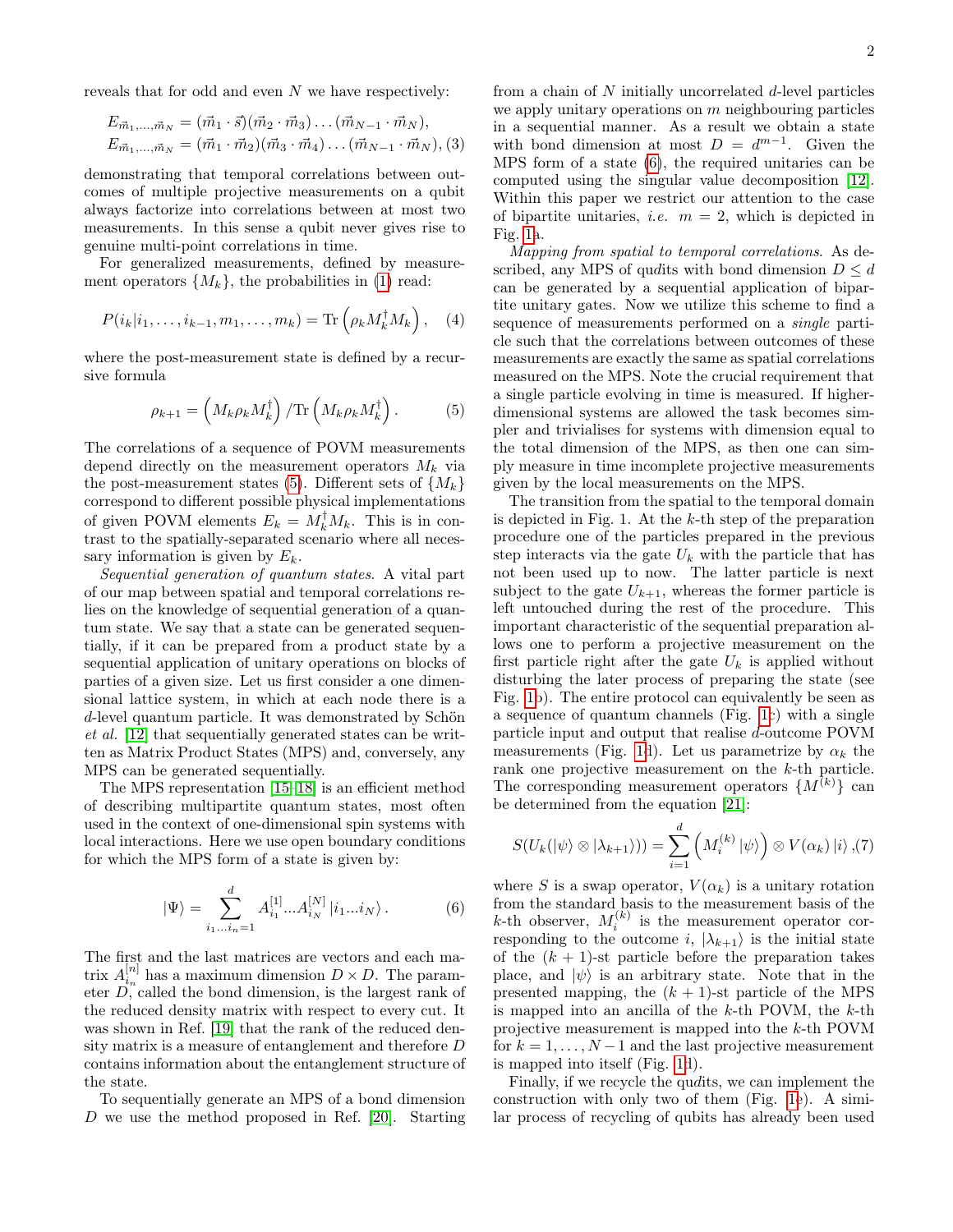

<span id="page-2-0"></span>FIG. 1. Sequential generation of a multipartite MPS and its temporal counterpart. a) Two-particle unitary gates  $U_k$  (grey rectangles) are sequentially performed on particles (red circles) giving the state  $\Psi$  (big red shape). In the end, projective measurements (blue shapes) are conducted on the particles. Dashed lines indicate how unitary gates are related to MPS matrices of Eq. [\(6\)](#page-1-1). b) Measurements can be shifted in time. c) Every gate followed by a measurement can equivalently be represented as a POVM. d) The circuit can be rearranged into a sequence of quantum channels performing POVM measurements. e) We can reduce the required resources to two particles. After each measurement, one of them is reset and recycled into the remaining protocol.

in an experimental realization of Shor's algorithm [\[22\]](#page-5-0) in the circuit model of quantum computation. Summing up, due to equivalence of quantum circuits depicted in Fig. 1, all quantum predictions of arbitrary pure MPS of N qudits, with bond dimension  $D \leq d$ , can be reconstructed by temporal consecutive d-outcome POVM measurements followed by a projective measurement in the final step.

Genuinely multi-point temporal correlations. In the context of quantum information and quantum foundations many important multi-qubit states such as GHZ [\[23\]](#page-5-1), W [\[24\]](#page-5-2) and 1D cluster [\[25\]](#page-5-3) states, have bond dimension  $D = 2$ , hence they can be generated sequentially with bipartite unitaries. To create GHZ state we apply C-not gates on a chain of qubits prepared in a state  $|+\rangle |0\rangle \dots |0\rangle$ , whereas in the case of a 1D cluster we use C-phase gates on a state  $|+\rangle$ ...  $|+\rangle$ . Both of these states are genuinely N-partite entangled, however their entanglement properties are very different [\[26\]](#page-5-4).

We show explicitly a set of measurements producing multi-point temporal correlations. Consider local projective measurements performed on GHZ and cluster states. Denote the angles (on the Bloch sphere) parametrizing the measurement on the k-th particle by  $\{\phi_k, \theta_k\}$ . Solving equation [\(7\)](#page-1-2) it is easy to obtain the corresponding k-th POVM measurement operators entering the temporal scenario. In the case of a GHZ state we find:

<span id="page-2-1"></span>
$$
M_{-1}^{(k)} = \begin{pmatrix} e^{i\phi_k} \sin(\theta_k/2) & 0\\ 0 & -\cos(\theta_k/2) \end{pmatrix},
$$
  
\n
$$
M_1^{(k)} = \begin{pmatrix} \cos(\theta_k/2) & 0\\ 0 & e^{-i\phi_k} \sin(\theta_k/2) \end{pmatrix},
$$
\n(8)

whereas for a cluster state they read:

<span id="page-2-2"></span>
$$
M_{-1}^{(k)} = \frac{1}{\sqrt{2}} \begin{pmatrix} e^{i\phi_k} \sin(\theta_k/2) & -\cos(\theta_k/2) \\ e^{i\phi_k} \sin(\theta_k/2) & \cos(\theta_k/2) \end{pmatrix},
$$
  
\n
$$
M_1^{(k)} = \frac{1}{\sqrt{2}} \begin{pmatrix} \cos(\theta_k/2) & e^{-i\phi_k} \sin(\theta_k/2) \\ \cos(\theta_k/2) & -e^{-i\phi_k} \sin(\theta_k/2) \end{pmatrix}.
$$
 (9)

Interestingly, both of them give rise to the same POVM elements:

<span id="page-2-3"></span>
$$
E_{-1}^{(k)} = \begin{pmatrix} \sin^2(\theta_k/2) & 0\\ 0 & \cos^2(\theta_k/2) \end{pmatrix},
$$
  
\n
$$
E_1^{(k)} = \begin{pmatrix} \cos^2(\theta_k/2) & 0\\ 0 & \sin^2(\theta_k/2) \end{pmatrix}.
$$
 (10)

The mapping from spatial to temporal correlations allows us to obtain the correlation functions for local measurements on both the GHZ and 1D cluster states by performing sequential POVM measurements [\(8\)](#page-2-1) and [\(9\)](#page-2-2) on a single qubit followed by a projective one at the last step. Note that in the above construction, the POVM elements [\(10\)](#page-2-3) do not depend on the phase  $\phi$ , whereas the measurement operators [\(8\)](#page-2-1) and [\(9\)](#page-2-2) directly depend on this parameter. This shows that the information about the phase is solely encoded in the way the state collapses at each stage of the sequence of measurements, and illustrates that knowledge about POVM elements alone is not sufficient to determine temporal correlations.

Mapping from spatial to spatio-temporal correlations. In case the bond dimension exceeds the dimension of a single quantum system under consideration, multipartite unitaries are necessary for the sequential generation, whereas our mapping works for bipartite unitaries only. This difficulty can be overcome to some extent by arranging single systems into an r-dimensional hypercubic lattice with a d-level quantum system at each node, such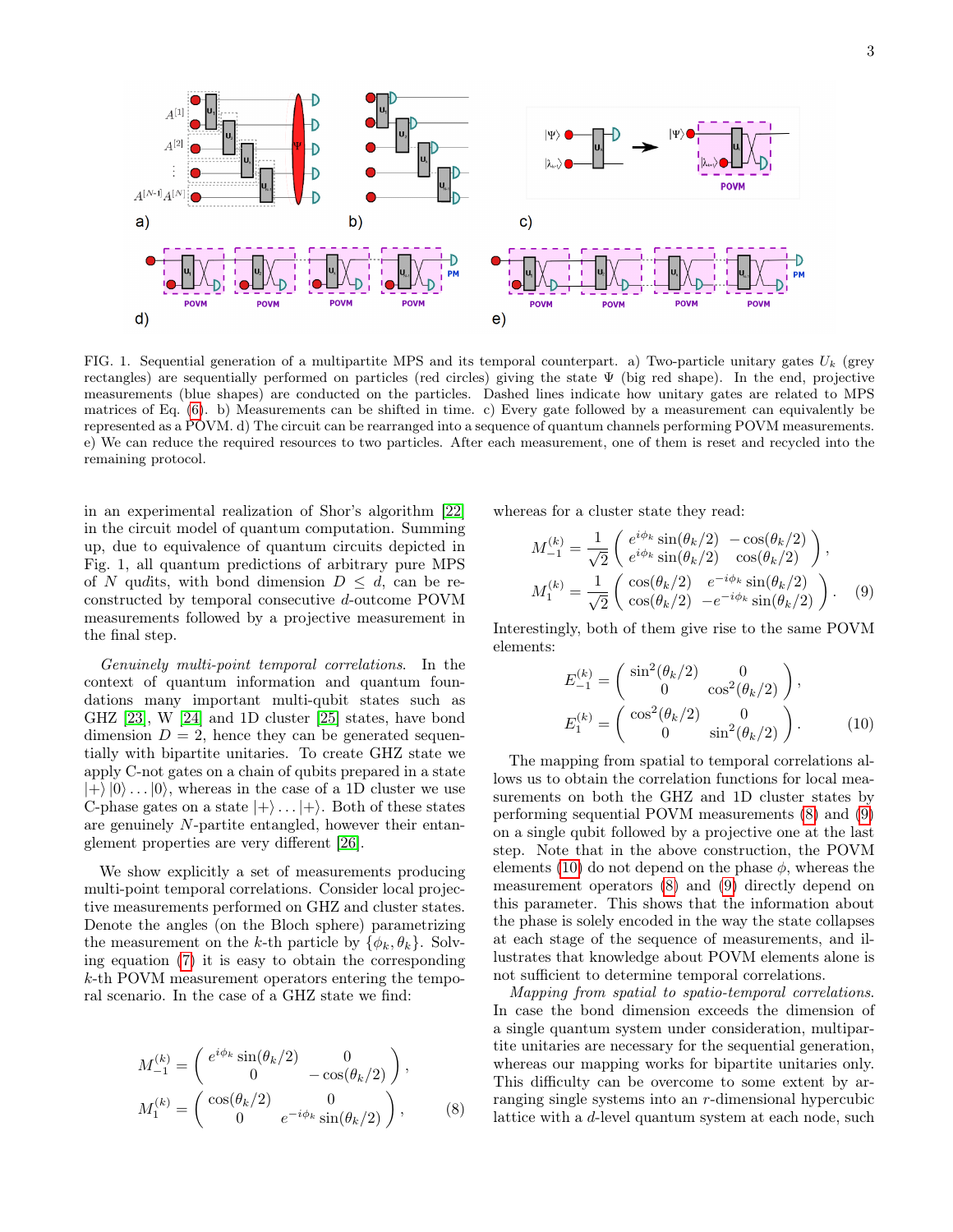that sequential generation is possible along at least one spatial dimension. This dimension can be mapped to time as follows. We first generate the quantum state of the particles placed in the  $(r - 1)$ -dimensional slice perpendicular to the distinguished dimension. Now, all the consecutive measurements along the distinguished dimension are mapped into single-particle POVMs in complete analogy to the 1D case. The details are presented in Appendix A.

Measurement-based quantum computing. Universal one-way quantum computing is a processing of quantum information based on single-qubit projective measurements performed on a resource state such as a 2D cluster state [\[25\]](#page-5-3). Each elementary gate from the circuit model can be implemented by a sequence of such measurements, although the sequence may depend on previous measurement outcomes. What is important, the classical information about outcomes has to be sent in a single direction [\[14\]](#page-4-11). Therefore, we can adapt our procedure of transforming spatial correlations of a 2D cluster state into spatio-temporal ones, where the temporal direction is defined by the direction of classical information transfer. In effect, the computing can be performed by repeatedly preparing a 1D cluster state followed by local POVMs.

The idea of cluster state recycling has already appeared in the works of Raussendorf and Briegel [\[14,](#page-4-11) [25\]](#page-5-3) and in, for example, proposals for cluster states built from optical lattices [\[27\]](#page-5-5). The entire 2D cluster state is not produced at the start of the computation but rather prepared just in time. Our scheme is similar in spirit, but only requires a 1D array of qubits in comparison to the 2D sub-cluster required to implement entangling gates via measurements.

The universality of the scheme given in Fig. [2](#page-3-0) relies on the use of POVMs. To see this, first note that any computation arising by directly measuring a 1D cluster state, either with projective or POVM measurements, can be efficiently simulated classically [\[28\]](#page-5-6). Now consider a single 1D-cluster-gate, i.e. a sequence of c-phase gates preparing a 1D cluster state, and allow for projective or POVM measurements after each usage of this gate plus feed forward of classical information. The scheme with projective measurements can still be efficiently simulated classically because these measurements uncorrelate future results from the previous ones, see Eq. [\(3\)](#page-1-3), and therefore one can repeatedly use the simulation of Ref. [\[28\]](#page-5-6). POVMs do not destroy the temporal correlations and as Fig. [2](#page-3-0) shows allow for universal computation.

A very simple example of entangling gates plus POVMs corresponds to the circuit model. In the trivial case of a single POVM element that is simply a one-qubit unitary rotation  $E_1 = U$  we clearly have universal quantum computation. Our results demonstrate that non-trivial POVMs, where particles are really measured, can be used to promote the 1D lattice of qubits to universal quantum computation. These non-trivial POVMs give rise to temporal quantum correlations that replace part of spatial



<span id="page-3-0"></span>FIG. 2. One-way quantum computing in time. In a standard spatial implementation measurements are performed in a sequence along one dimension of a 2D cluster. This can be mapped into spatio-temporal scenario as follows. First a vertical 1D cluster state (a blue-shaded rectangle) is prepared in the usual way. Next, these qubits undergo local POVM measurements, which effectively entangle second column of qubits with the prepared 1D cluster, and measure the qubits of the 1D cluster (that would never again take part in the computation, and therefore can be recycled). Since the contents of the grey rectangle are repeated throughout the computation, universal one-way quantum computing requires a single 'gate' preparing 1D cluster state that after each preparation is followed by generalized measurements. In the last stage local projective measurements need to be performed.

correlations arising from 2D cluster states.

Conclusions. We obtain genuinely multi-point temporal quantum correlations in a scenario of sequential generalized quantum measurements on a single particle. In this way we recover in a temporal experiment the statistics of results arising from local projective measurements of any multipartite quantum state of qudits that has MPS representation with bond dimension  $D \leq d$ . Our approach can also be applied to a broad class of generalized graph states, subject to the restriction that they can be generated in a sequential way with respect to one spatial dimension. Spatial correlations of such graph states are then mapped into spatio-temporal ones reducing the space dimension by one.

We show that repeatedly preparing a 1D cluster state followed by (non-trivial) local POVMs is universal for quantum computing. Our model allows for a resource reduction from  $N^2$  qubits of a 2D cluster to 2N qubits of a 1D cluster with local POVMs, whereas the total number of entangling operations used for the computation is the same in both architectures. Our construction proves that genuinely multi-point temporal quantum correlations are a resource for quantum computing.

Acknowledgements. We would like to thank Dan Browne, Alastair Kay, Adrian Kosowski, Marcin Pawłowski, Marek Żukowski, and anonymous referees for helpful remarks. MM and AP are supported by the International PhD Project "Physics of future quantumbased information technologies" grant MPD/2009-3/4 from Foundation for Polish Science and by the University of Gdańsk grant 538-5400-B169-13. This work is supported by the National Research Foundation, the Ministry of Education of Singapore grant no. RG98/13,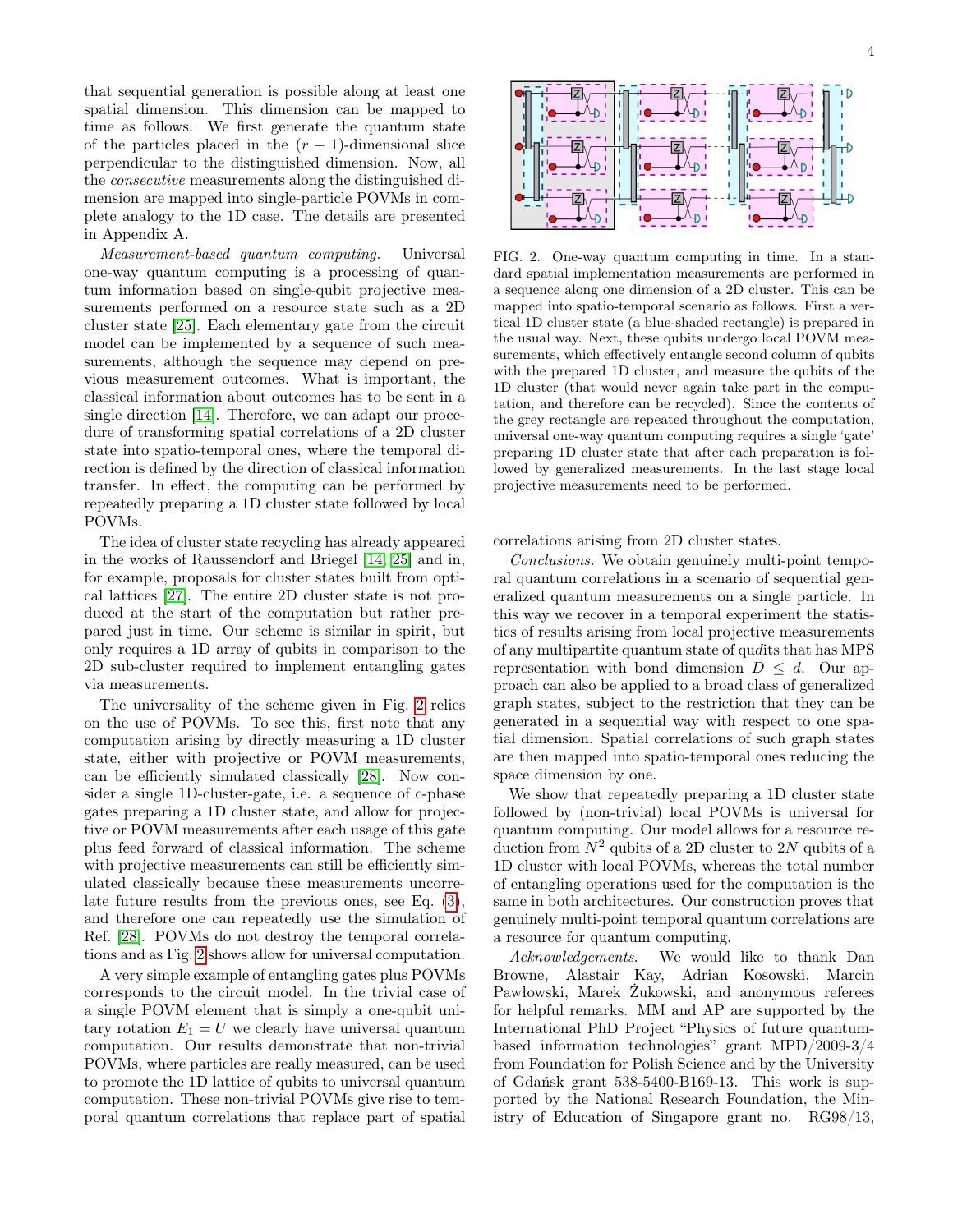start-up grant of the Nanyang Technological University, and NCN Grant No. 2012/05/E/ST2/02352.

## Appendix A

## Mapping from spatial to spatio-temporal correlations for multidimensional lattices

Although every finite-dimensional multipartite quantum state can be expressed as an MPS, the mapping from spatial to temporal correlations is not always possible. Whenever the bond dimension of an MPS exceeds the dimension of a single quantum system under consideration, multipartite unitaries are necessary for the sequential generation. Our mapping, however, works for bipartite unitaries only. To broaden the class of states for which the map can be applied we consider an rdimensional hypercubic lattice, with a d-level quantum system at each node. We define two procedures mapping all spatial correlations in such state to spatio-temporal ones (see Fig. 1). In both cases one of the spatial dimensions is distinguished, and the sequential generation is performed with respect to it. The initial state of the entire system is a product state.

In the first case (see Fig. 1a, order 1 of operations on the hypercube), at each stage  $i$  we: 1) generate an arbitrary quantum state of the particles placed in an ith  $(r-1)$ -dimensional slice perpendicular to the distinguished temporal dimension of the hypercube; 2) move in temporal direction and perform all the unitaries between *i*-th and  $i + 1$ -st slice that is next in time; 3) perform projective measurements. We consecutively repeat steps 1-3. All the measurements can be mapped into a single particle POVMs in complete analogy to the 1D case.

The difference is that the initial input state for the local POVMs at each stage is the entire state of the particles of the  $(r-1)$ -dimensional hypercube. An important example of a state with correlations that can be mapped in this way is a 2D cluster state [\[25\]](#page-5-3), which is created by applying C-phase gates between every two neighbouring qubits on a square lattice. Therefore a sequence of projective measurements on a 2D cluster state can be mapped into a sequence of POVMs performed on repeatedly created 1D cluster (Fig. 1b).

In the second procedure (Fig. 1a, order 2 of operations on the hypercube), one first creates arbitrary quantum states of the two neighbouring  $(r - 1)$ -dimensional slices perpendicular to the distinguished dimension, then the unitaries inbetween them are performed. In this case the correlations of measurements performed along temporal direction can also be mapped into correlations arising from sequence of POVMs. The important difference is that in this case at each stage one firstly has to prepare the state of the  $(r-1)$ -dimensional slice, and use its particles as ancillas of the POVMs (Fig. 1c). Note that in this case one need not perform any entangling operations on output states of the consecutive POVMs. An interesting example of this class of states are the so called Sequentially Generated States (SGS) [\[20\]](#page-4-15), which are a subclass of PEPS (Projected Entangled Pair States [\[29\]](#page-5-7). PEPS provide a complete representation of arbitrary quantum state of finite dimension in terms of a 2D tensor network. SGS's are characterized by the property, that, in contrast to arbitrary PEPS, they have exponentially vanishing long-range correlations [\[20\]](#page-4-15).

Note that we generalize the standard notion of a graph state [\[30\]](#page-5-8) to the case of non-commuting gates, which to the best of our knowledge was firstly suggested in [\[31\]](#page-5-9). In the case the unitaries in the temporal direction commute with the unitaries needed to create the state of the  $(r-1)$ dimensional slice, both mappings can be used.

- <span id="page-4-0"></span>[1] A. J. Leggett and A. Garg, Phys. Rev. Lett. 54, 857 (1985).
- <span id="page-4-1"></span>[2] C. Emary, N. Lambert, and F. Nori, Rep. Prog. Phys. 77, 016001 (2014).
- <span id="page-4-2"></span>[3] Č. Brukner, S. Taylor, S. Cheung, and V. Vedral, arXiv:quant-ph/0402127 (2004).
- <span id="page-4-3"></span>[4] M. Barbieri, Phys. Rev. A 80, 034102 (2009).
- [5] D. Avis, P. Hayden, and M. M. Wilde, Phys. Rev. A 82, 030102(R) (2010).
- [6] M. Markiewicz, P. Kurzynski, J. Thompson, S.-Y. Lee, A. Soeda, T. Paterek, and D. Kaszlikowski, arXiv:1302.3502 (2013).
- <span id="page-4-4"></span>[7] M. Żukowski, arXiv:1009.1749 [quant-ph] (2010).
- <span id="page-4-5"></span>[8] C. Budroni, T. Moroder, M. Kleinmann, and O. Gühne, Phys. Rev. Lett. 111, 020903 (2013).
- <span id="page-4-6"></span>[9] W. Dür, J. I. Cirac, and R. Tarrach, Phys Rev. Lett. 83, 3562 (1999).
- <span id="page-4-7"></span>[10] V. Coffman, J. Kundu, and W. K. Wootters, Phys. Rev. A 61, 052306 (2000).
- <span id="page-4-8"></span>[11] B. S. Tsirelson, Lett. Math. Phys. 4, 93 (1980).
- <span id="page-4-9"></span>[12] C. Schön, E. Solano, F. Verstraete, J. I. Cirac, and M. M. Wolf, Phys. Rev. Lett. 95, 110503 (2005).
- <span id="page-4-10"></span>[13] R. Raussendorf and H. Briegel, Phys. Rev. Lett. 86, 5188 (2001).
- <span id="page-4-11"></span>[14] R. Raussendorf, D. Browne, and H. Briegel, Phys. Rev. A 68, 022312 (2003).
- <span id="page-4-12"></span>[15] A. Klümper, A. Schadschneider, and J. Zittartz, Z. Phys. B 87, 281 (1992).
- [16] A. Klümper, A. Schadschneider, and J. Zittartz, Europhys. Lett. 24, 293 (1993).
- [17] M. Fannes, B. Nachtergaele, and R. F. Werner, Comm. Math. Phys. 144, 443 (1992).
- <span id="page-4-13"></span>[18] S. Ostlund and S. Rommer, Phys. Rev. Lett. 75, 3537 (1995).
- <span id="page-4-14"></span>[19] G. Vidal, Phys. Rev. Lett. **91**, 147902 (2003).
- <span id="page-4-15"></span>[20] M.-C. Bañuls, D. Perez-Garcia, M. M. Wolf, F. Verstraete, and J. I. Cirac, Phys. Rev. A 77, 052306 (2008).
- <span id="page-4-16"></span>[21] M. A. Nielsen and I. Chuang, Quantum Computation